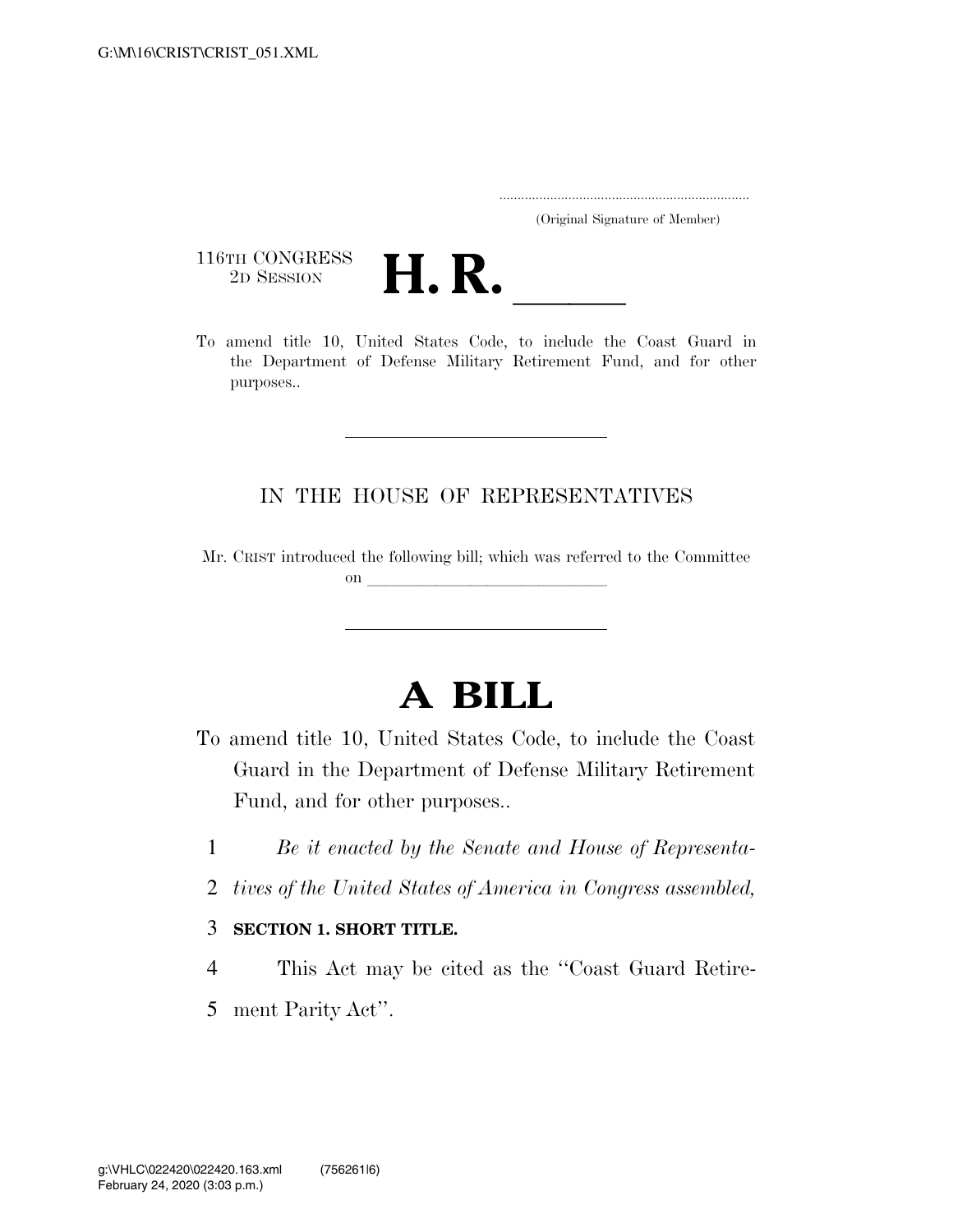## **SEC. 2. ESTABLISHMENT AND PURPOSE OF FUND; DEFINI-TION.**

 Section 1461(a) of title 10, United States Code, is amended by inserting ''and the Coast Guard'' after ''liabil-ities of the Department of Defense''.

#### **SEC. 3. PAYMENTS FROM THE FUND.**

 Section 1463(a) of title 10, United States Code, is amended—

 (1) in paragraph (1) by striking ''and Marine Corps'' and inserting ''Marine Corps, and Coast Guard'';

 (2) in paragraph (2) by striking ''(other than retired pay payable by the Secretary of Homeland Security)''; and

 (3) in paragraph (4) by inserting ''and the De- partment of Homeland Security that'' after ''De-partment of Defense''.

**SEC. 4. DETERMINATION OF CONTRIBUTIONS TO THE** 

**FUND.** 

 Section 1465 of title 10, United States Code, is amended—

- 22 (1) in subsection  $(a)$ —
- 23 (A) by striking "(a) NOT" and inserting 24 the following:
- 25  $\frac{((a)(1) \text{ Not}''; \text{and}}{((a)(1) \text{ Not}''; \text{and}})$

(B) by adding at the end the following: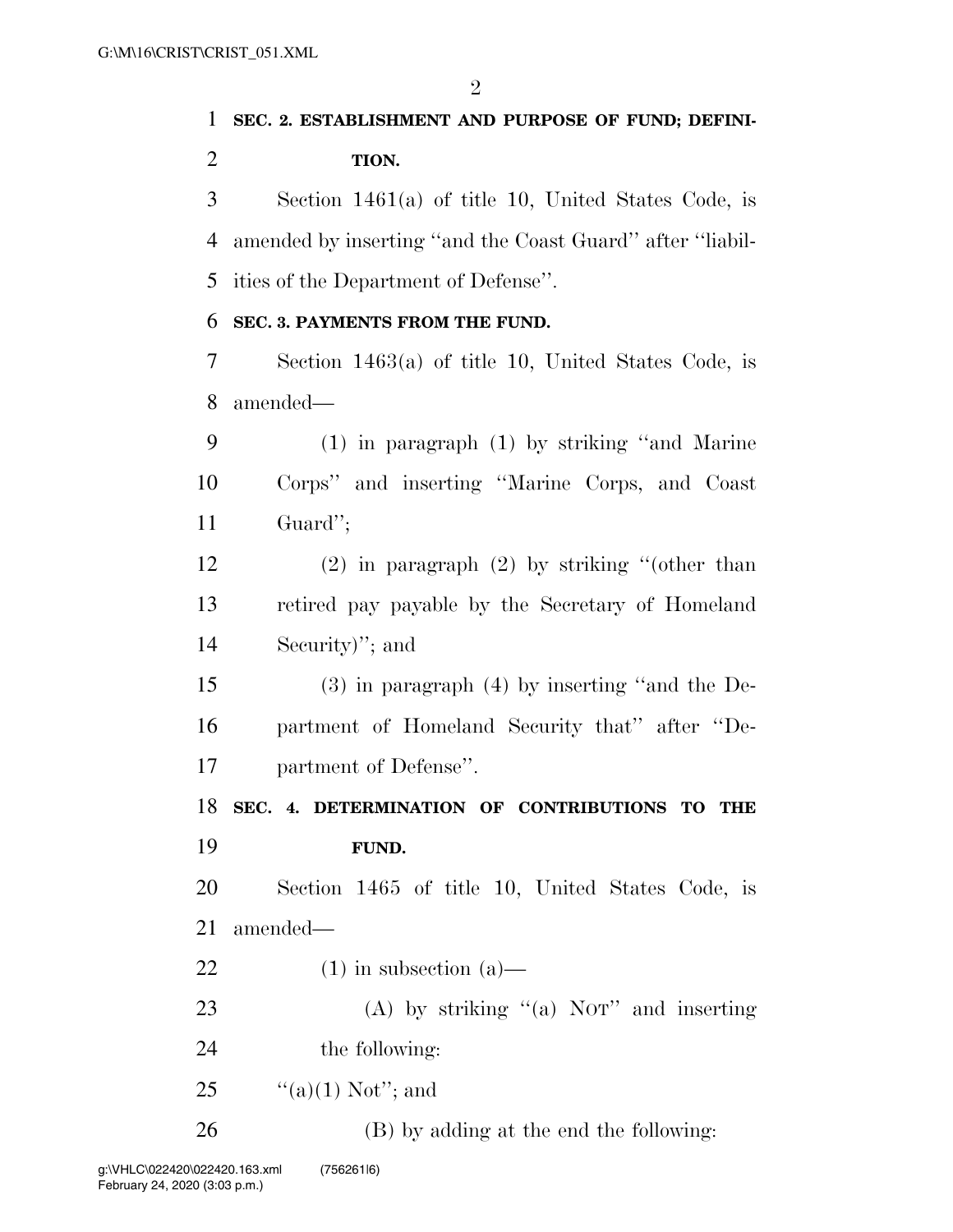''(2) Not later than October 1, 2022, the Board of Actuaries shall determine the amount that is the present value (as of September 30, 2022) of future benefits pay- able from the Fund that are attributable to service in the Coast Guard performed before October 1, 2022. That amount is the original Coast Guard unfunded liability of the Fund. The Board shall determine the period of time over which the original Coast Guard unfunded liability should be liquidated and shall determine an amortization schedule for the liquidation of such liability over that pe- riod. Contributions to the Fund for the liquidation of the original Coast Guard unfunded liability in accordance with such schedule shall be made as provided in section 1466(b) of this title.'';

15 (2) in subsection (b)— 16 (A) in paragraph  $(1)$ — (i) in the matter preceding subpara-18 graph  $(A)$ — (I) by inserting '', in consultation with the Secretary of the department 21 in which the Coast Guard is oper-22 ating," after "Secretary of Defense" ; and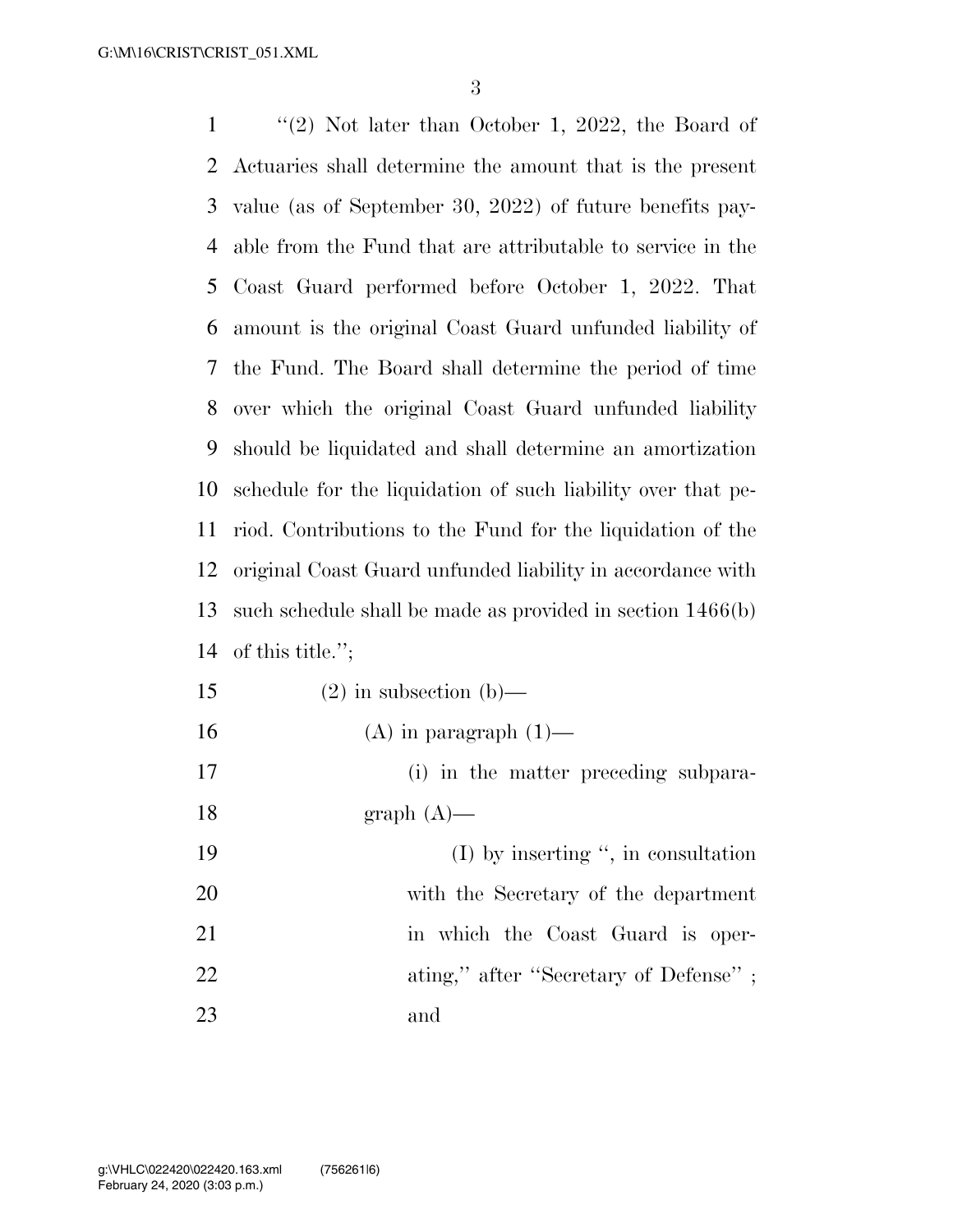4

| $\mathbf{1}$   | (II) by inserting "and Coast"               |
|----------------|---------------------------------------------|
| $\overline{2}$ | Guard" after "Department of De-             |
| 3              | fense";                                     |
| $\overline{4}$ | (ii) in subparagraph $(A)(ii)$ by strik-    |
| 5              | ing "(other than the Coast Guard)" and      |
| 6              | inserting "members of the Armed Forces";    |
| $\overline{7}$ | and                                         |
| 8              | (iii) in subparagraph $(B)(ii)$ by strik-   |
| 9              | ing "(other than the Coast Guard)";         |
| 10             | $(B)$ in paragraph $(2)$ by inserting "the  |
| 11             | Coast Guard Retired Pay account and the"    |
| 12             | after "appropriated to"; and                |
| 13             | $(C)$ in paragraph $(3)$ by inserting "and  |
| 14             | Coast Guard" after "Department of Defense"; |
| 15             | $(3)$ in subsection $(e)$ —                 |
| 16             | $(A)$ in paragraph $(1)$ —                  |
| 17             | (i) in the matter preceding subpara-        |
| 18             | graph (A) by inserting ", in consultation   |
| 19             | with the Secretary of the department in     |
| 20             | which the Coast Guard is operating," after  |
| 21             | "Secretary of Defense";                     |
| 22             | (ii) in subparagraph (A) by striking        |
| 23             | "(other than the Coast Guard)" and in-      |
| 24             | serting "members of the Armed Forces";      |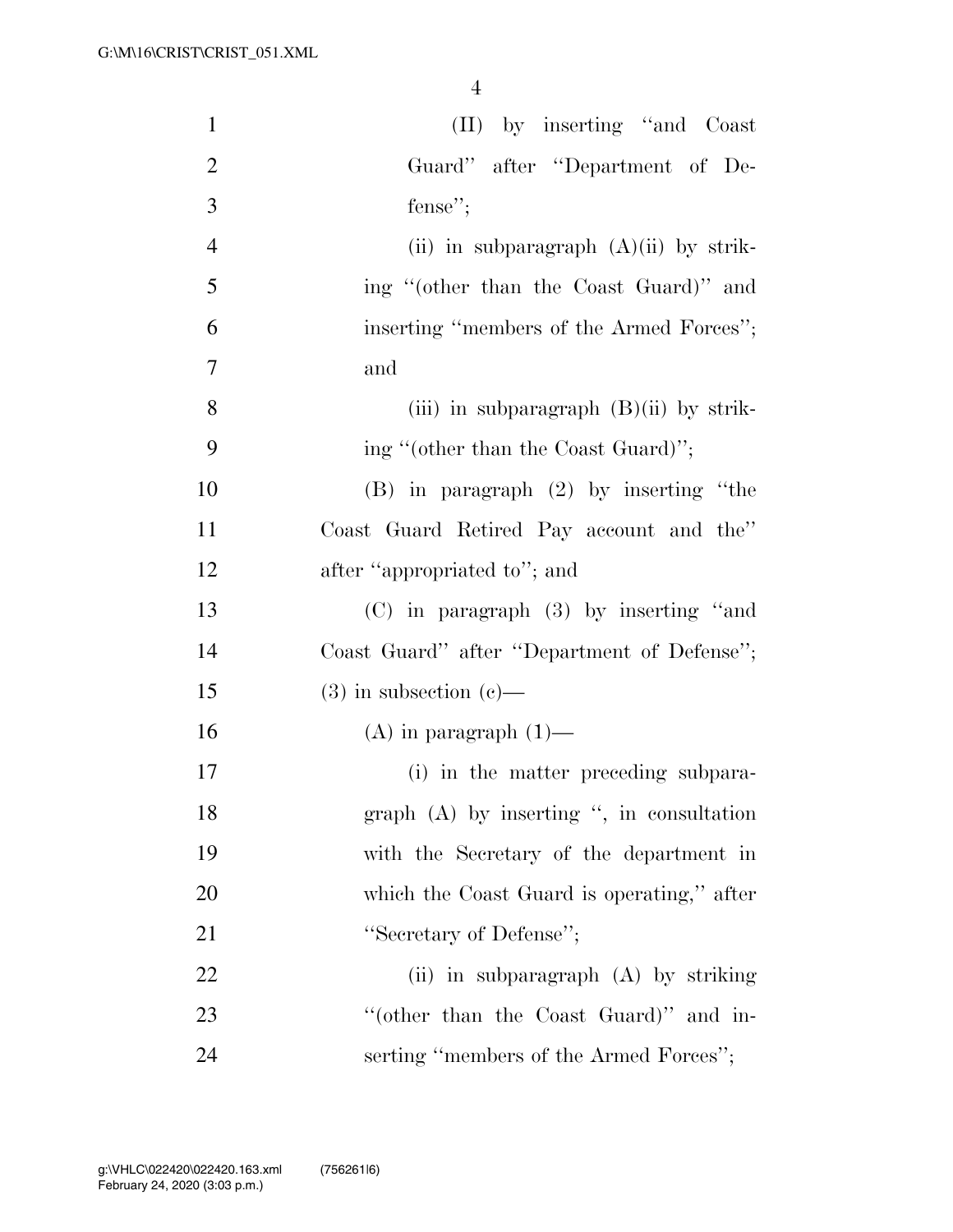| $\mathbf{1}$   | (iii) in subparagraph (B) by striking               |
|----------------|-----------------------------------------------------|
| $\overline{2}$ | "(other than the Coast Guard)";                     |
| 3              | $(B)$ in paragraph $(2)$ by inserting ", in         |
| $\overline{4}$ | consultation with the Secretary of the depart-      |
| 5              | ment in which the Coast Guard is operating,"        |
| 6              | after "Secretary of Defense";                       |
| 7              | $(C)$ in paragraph $(3)$ by inserting ", in         |
| 8              | consultation with the Secretary of the depart-      |
| 9              | ment in which the Coast Guard is operating,"        |
| 10             | after "Secretary of Defense";                       |
| 11             | (4) in subsection (e) by striking "Secretary of     |
| 12             | Defense shall" and inserting "Secretary of Defense  |
| 13             | and, with regard to the Coast Guard, the Secretary  |
| 14             | of the department in which the Coast Guard is oper- |
| 15             | $\alpha$ ating".                                    |
| 16             | SEC. 5. PAYMENTS INTO THE FUND.                     |
| 17             | Section 1466 of title 10, United States Code, is    |
| 18             | amended—                                            |
| 19             | $(1)$ in subsection $(a)$ —                         |
| 20             | (A) in the matter preceding paragraph               |
| 21             | $(1)$ —                                             |
| 22             | (i) by striking "Secretary of Defense               |
| 23             | shall" and inserting "Secretary of Defense          |
| 24             | and the Secretary of the department in              |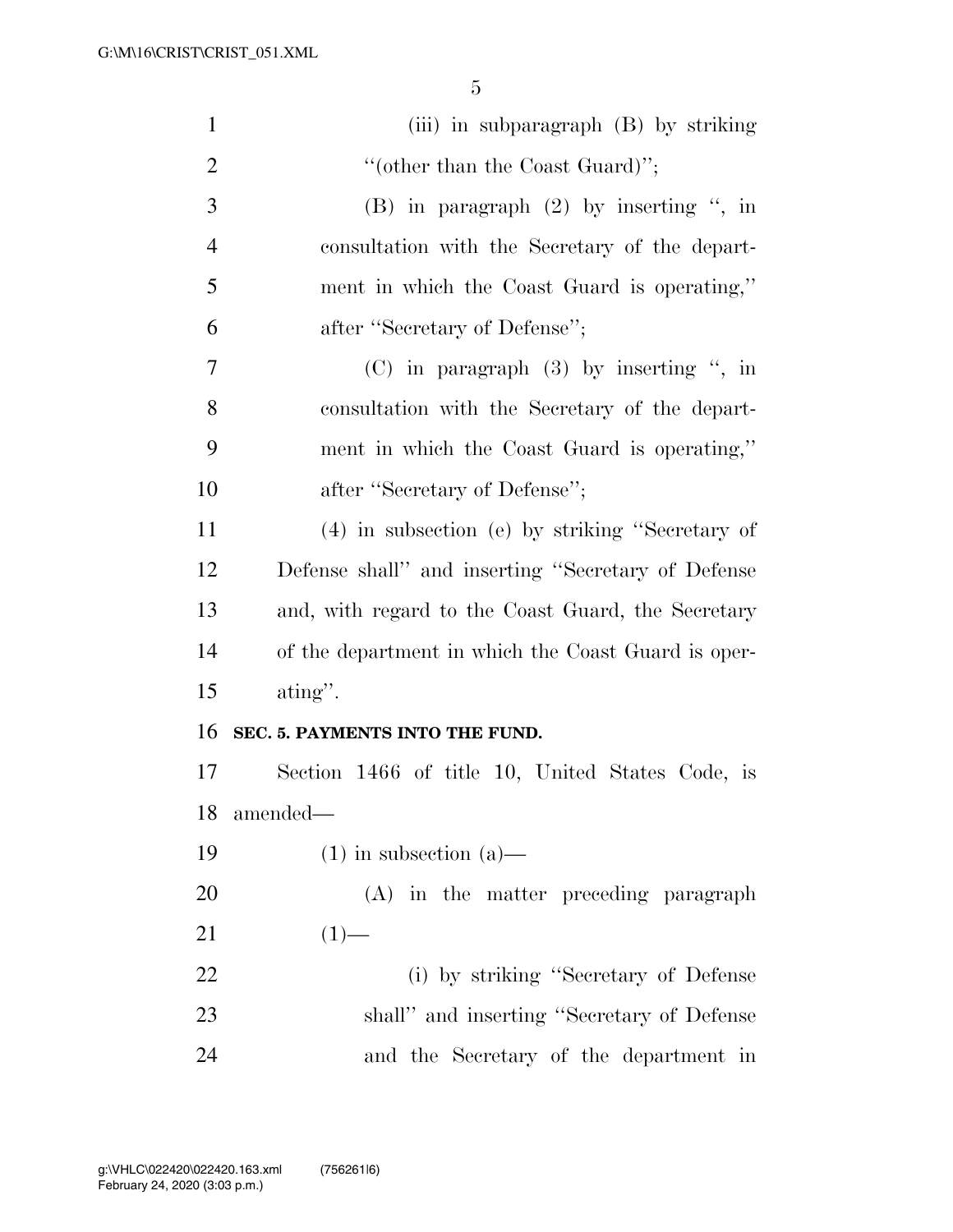| $\mathbf{1}$   | which the Coast Guard is operating, with                 |
|----------------|----------------------------------------------------------|
| $\overline{2}$ | respect to the Coast guard, shall"; and                  |
| 3              | (ii) by striking "each month as the                      |
| $\overline{4}$ | Department of Defense contribution" and                  |
| 5              | inserting "each month the respective pro                 |
| 6              | rata share contribution of the Secretary of              |
| $\overline{7}$ | Defense and the Secretary of the depart-                 |
| 8              | ment in which the Coast Guard is oper-                   |
| 9              | $\text{ating}$ "; and                                    |
| 10             | $(B)$ in paragraph $(1)(B)$ by striking                  |
| 11             | "(other than the Coast Guard)"; and                      |
| 12             | (C) by striking the flush language fol-                  |
| 13             | lowing paragraph $(1)(B)$ and inserting the fol-         |
| 14             | lowing new subsection:                                   |
| 15             | "(b) Amounts paid into the Fund under this sub-          |
| 16             | section shall be paid from funds available for as appro- |
|                | 17 priate—                                               |
| 18             | $(1)$ the pay of members of the armed forces             |
| 19             | under the jurisdiction of the Secretary of a military    |
| 20             | department; or                                           |
| 21             | $\lq(2)$ the Retired Pay appropriation for the           |
| 22             | Coast Guard.";                                           |
| 23             | $(2)$ by redesignating subsections (b) and (c) as        |
| 24             | subsections (c) and (d), respectively; and               |
| 25             | $(3)$ in subsection (c) (as so redesignated)—            |